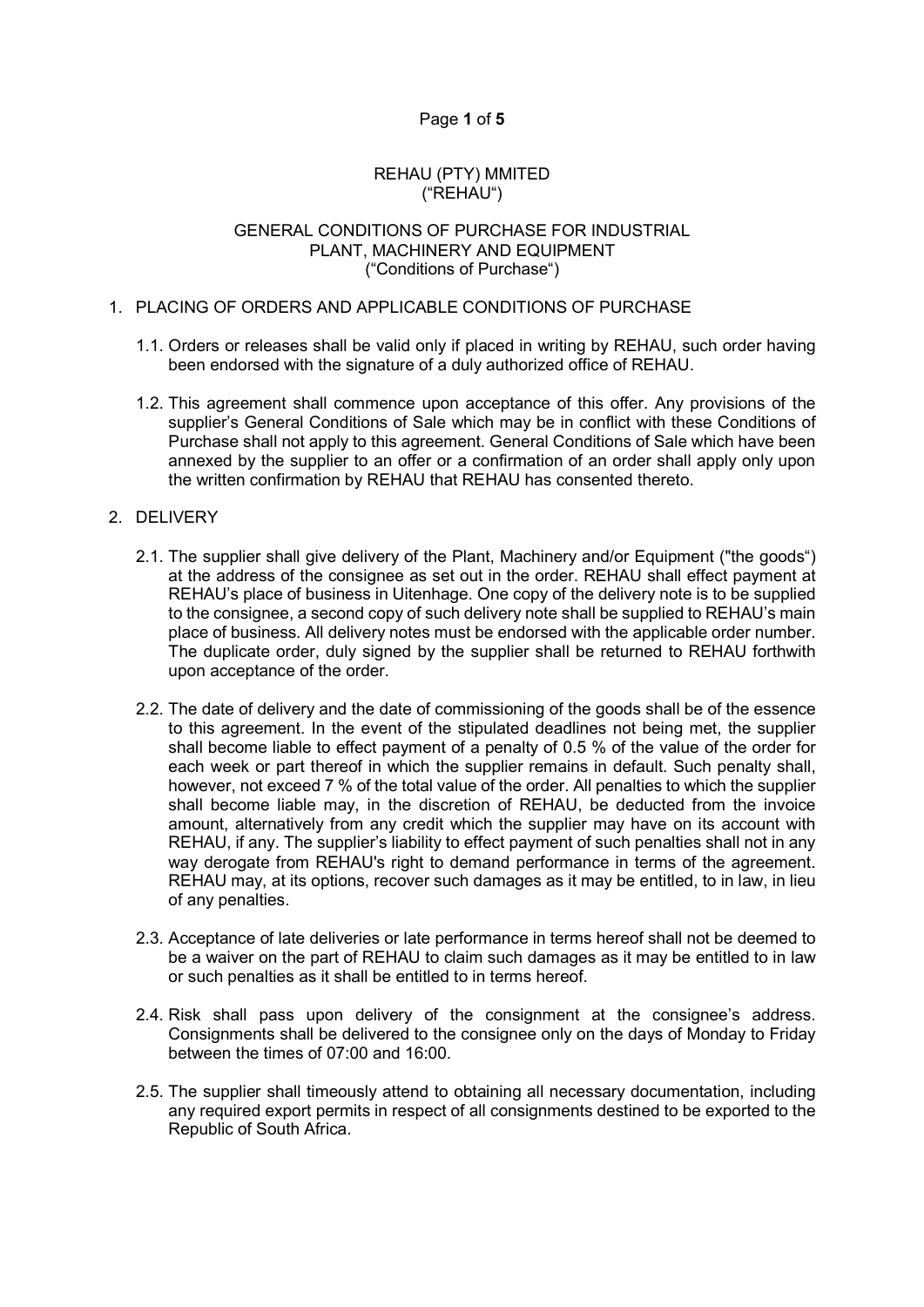## 3. ACCEPTANCE

- 3.1. Goods shall be accepted by REHAU in the presence of a representative of the supplier immediately upon commissioning of the goods or upon the goods having been prepared to enter productive service, at the installation site. On acceptance, a transfer and acceptance report shall be completed by REHAU. Such a report shall record all patent defects discovered during the commissioning or installation procedures. The report shall be counter-signed by the supplier's representative, as well as the Plant Manager/Sales Office Manager/Departmental Manager of REHAU. All defects so recorded shall be rectified, without delay and at the cost of the supplier. REHAU's rights hereunder and in terms of any guarantee or warranty provided by the supplier shall not thereby be effected in any manner. REHAU shall be entitled to report any further patent defects to the supplier within two months of the commissioning/installation of the goods, such defects to be rectified by the Supplier at its own cost forthwith.
- 3.2. In the event of the parties having agreed to waive the acceptance procedure REHAU shall report to the supplier patent defects within a period of two months from the date of commissioning of the goods or, in the event of latent defects, within two months from the discovery of such latent defect and all defects, whether latent or patent, shall, at the supplier's cost be rectified forthwith and without thereby effecting in any way REHAU's rights hereunder or in terms of any guarantee or warranties by the supplier. These provisions shall apply mutatis mutandis in the event of the acceptance procedure not commencing by the specified date by reason of any default of the supplier.
- 3.3. The supplier specifically waives his right to demand that it shall be advised of defects in the goods within a reasonable time of REHAU becoming aware of the nature of such defects in the goods.

### 4. WARRANTY AND LIABILITY

- 4.1. The warranty period shall be a minimum of 12 months calculated from date of acceptance as provided for in paragraph three herein above, or 18 months from the date of the bill of consignment, whichever shall be the longer. The warranty period in respect of latent defects shall be the longer. The warranty period in respect of latent defects shall be 5 years calculated from the date of acceptance. All warranty periods are extended for the duration of any downtime resulting from necessary repair work or the delivery of spare parts for the goods in question. Such repair work and spare parts shall in turn be subject to the full warranty period referred to above. The supplier warrants that spare parts shall be available for delivery for a minimum period of Ten years calculated from date of acceptance.
- 4.2. The supplier expressly warrants the characteristics and performance of the goods in question as set out in the order. The goods shall also fully comply with all recognized and applicable technical standards. The supplier shall be liable jointly and severally to REHAU for the performance of any sub-supplier or sub-contractor which the supplier may have appointed.
- 4.3. In the event of the delivery of the goods or the goods being defective in any way, REHAU shall be entitled, and in its sole discretion, to elect to demand proper delivery or repair work to be effected or a reduction in the purchase price of the goods, alternatively REHAU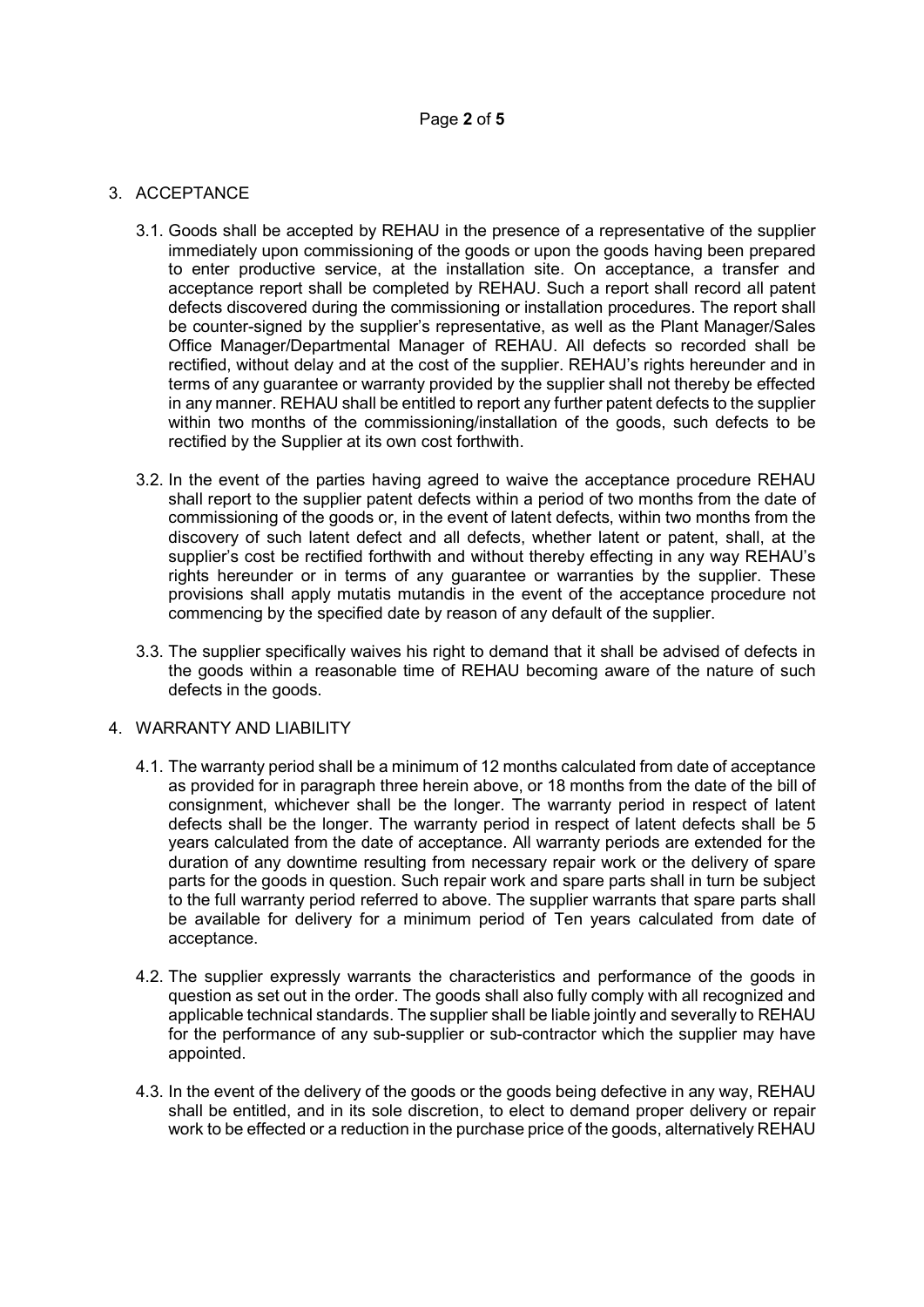shall be entitled to claim cancellation of the agreement together with a claim for restitution and damages arising out of the breach by the supplier, provided that in every event REHAU shall be entitled also to recover from the supplier all consequential damages arising therefrom. In the event of the existence of a contract for the erection of a plant and in the event of it further becoming apparent prior to completion thereof that performance will be defective or that completion will be delayed, REHAU shall be entitled without prejudice to its rights to grant the supplier a reasonable period within which to rectify any such defects and, in the event of the supplier's failure to do so, REHAU shall be entitled , in its sole discretion, to terminate the agreement, claim a reduction of the purchase price, or to instruct a third party to complete the order at the cost of the supplier. In addition thereto REHAU shall be entitled to claim from the supplier all damages including consequential damages arising from the supplier's default.

- 4.4. The supplier indemnifies REHAU and holds REHAU harmless against any damages claims arising against REHAU as a consequence of defective delivery by the supplier. REHAU shall be entitled to set off or to withhold payment in respect of all damages claims brought against REHAU, regardless of whether such claims are liquidated or not, and regardless of whether such claims are due and payable or not.
- 4.5. The supplier indemnifies REHAU and holds REHAU harmless against any damage claims arising out of any law or obligation governing product liability or related claims not arising in contract. This order has been placed on the basis and assumption that the supplier is comprehensively insured against all product liability claims which may arise. The supplier shall provide proof of such insurance cover upon demand by REHAU.
- 4.6. The supplier warrants that all goods supplied in accordance with this agreement, and in so far as these have not been produced in accordance with REHAU drawings, do not infringe any domestic or foreign intellectual property rights including, but not being limited to patents, copyrights, trademarks or registered designs.

### 5. CONFIDENTIALITY

- 5.1. The supplier shall be obliged to hold in strictest confidence as a trade secret, any and all information regarding the manufacturing process which may have been acquired in relation to the execution of this order and any visits to REHAU, together with all drawings, orders and business contacts and not, in any way to communicate, or the make known or grant access thereto to third parties. The supplier shall not be entitled to refer to his business relations with REHAU in all marketing and advertising activities unless with the express written consent of REHAU.
- 5.2. No article which has been produced in accordance with REHAU's specifications or drawings or which are protected under any laws relating to patents, copyrights, trademarks, registered designs or any other like protection or the provision of any statutory instrument or regulation for the time being in force in any country may be delivered or be made accessible to third parties. All drawings and specification sheets and similar documents and information shall remain the property of REHAU and shall be returned to REHAU together with any copies of all confidential information, drawings, plans and like materials shall be made only for purposes of enabling the supplier to execute this order. The supplier shall keep a record of such copies and the provisions of paragraph 5.2 shall apply to such copies mutatis mutandis.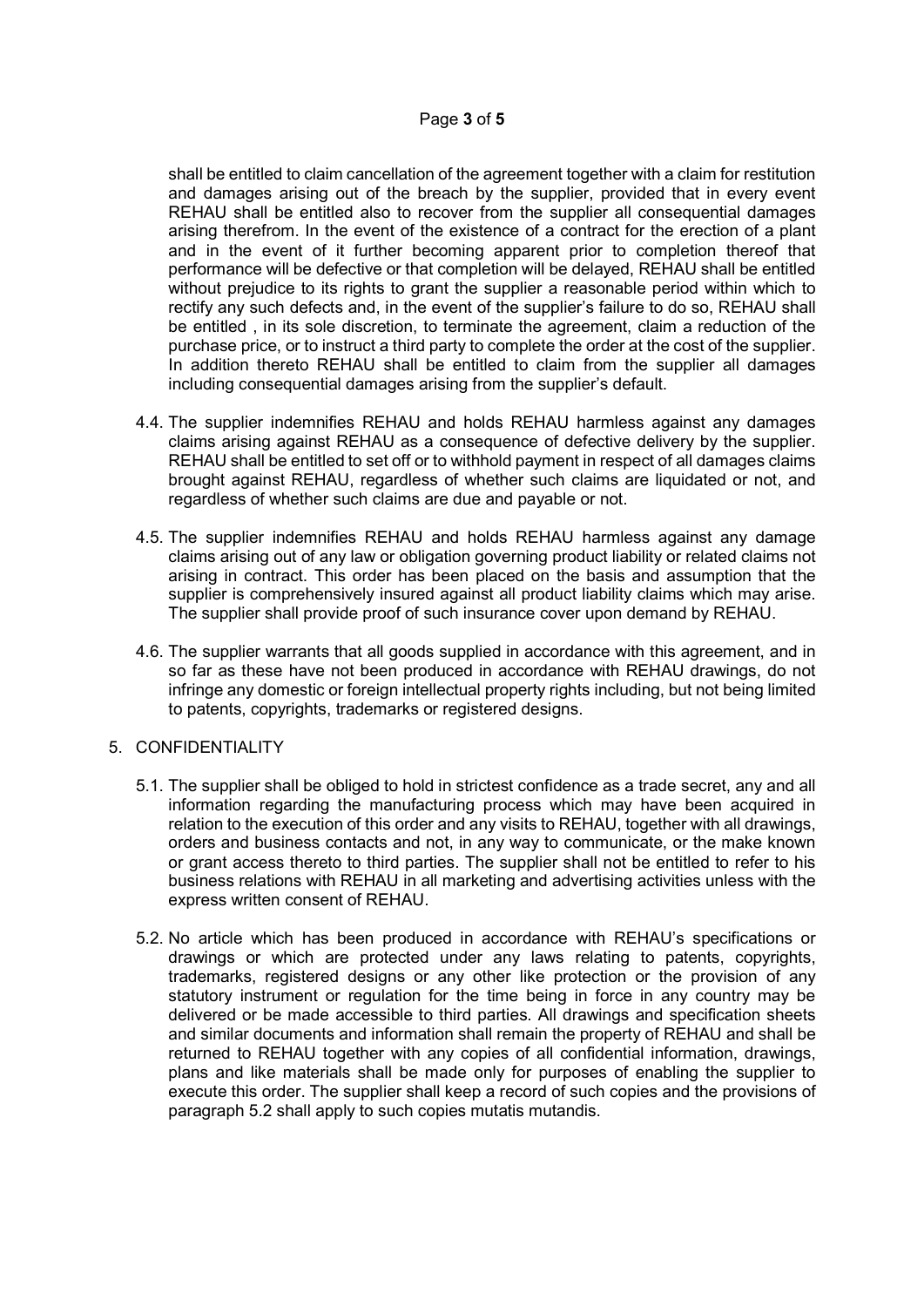## Page 4 of 5

5.3. All provisions regarding confidentiality shall apply mutatis mutandis to all employees and associates and trusted by the supplier with the execution of the order as well all subcontractors and sub-suppliers, and all such persons shall be advised by the supplier of all applicable and relevant legal provision relating thereto.

### 6. SAFETY, PREVENTION OF ACCIDENTS AND PACKAGING

- 6.1. All goods to be delivered in terms of this agreement are to be manufactured and designed in accordance with all applicable legal provisions and standards, including all safety regulations and regulations governing accident prevention in force in the Republic of South Africa from time to time, and it shall be the supplier's responsibility to familiarize himself with these provisions and regulations and to comply therewith at all times. The supplier shall furthermore advise REHAU of all existing prohibitions or restrictions relating to the use of any parts or operating materials of the goods as well as such prohibitions or restrictions which shall come into effect at a future date.
- 6.2. The supplier undertakes to apply all applicable statutory and common law provisions, regulations and guidelines as well as all recognized technical rules such as the SABS Standards, which may be applicable to any goods or services related thereto.
- 6.3. The packaging of all goods shall likewise comply with all applicable rules, regulations, prohibitions and guidelines which may be applicable from time to time. All packaging material which may not comply with relevant criteria as set out herein above may be returned to the supplier by REHAU at the supplier's cost or shall be adequately disposed of by REHAU at the cost of the supplier.

### 7. DOCUMENTATION, OPERATING MATERIALS AND SURFACE FINISH

- 7.1. All documentation relating to machinery, including but not being limited to operating manuals, spare part lists and lists detailing spare parts and consumables, which are currently commercially available, together with prices and type specifications for accessories, maintenance proposals, circuit diagrams, drawings and similar information are to be delivered together with the relevant goods to REHAU in duplicate.
- 7.2. All invoices are to be supplied to REHAU in triplicate together with a copy of the delivery note.
- 7.3. By accepting this order the supplier undertakes to facilitates the inspection of certificates of origin and supplier's declarations by the Customs authorities and to provide the appropriate necessary information for these, as well as producing any necessary official verification (Information Sheets). Furthermore the supplier undertakes to indemnify REHAU and holds REHAU harmless against any loss caused by the fact that the declared origin is not accepted by the responsible authorities.
- 7.4. All company names and manufacture's marks attaching to the delivered goods are to be covered or otherwise to be made illegible, provided that this shall not apply to type-plates.
- 7.5. All oils and lubricants are to be topped up in accordance with the oil lists annexed to the order. Essential operating material which cannot be supplied in accordance with the original specifications shall be substituted with materials of equal specifications. These replacement are to be specified on all goods supplied as well as in all operating manuals